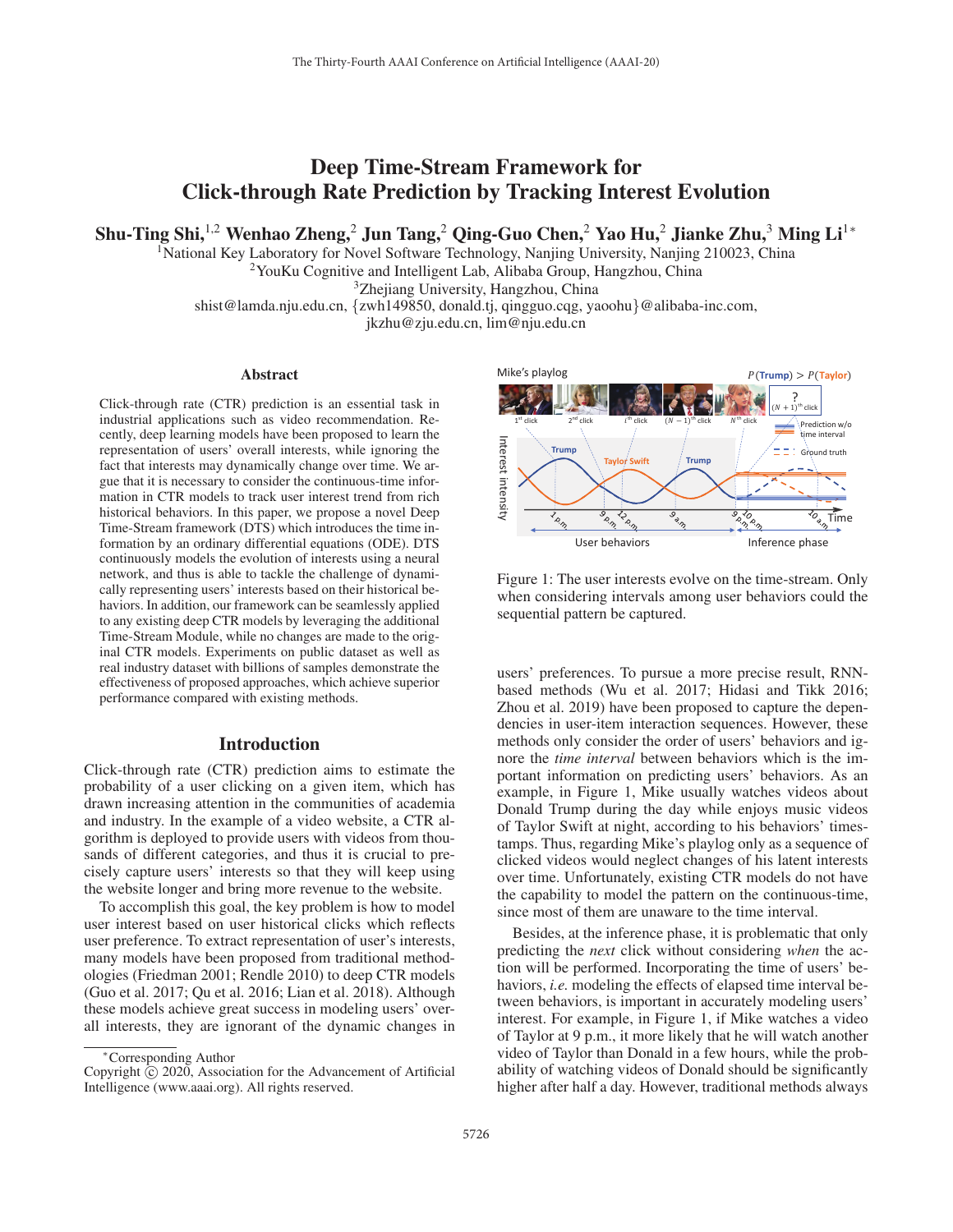get the exactly same prediction at any time.

Based on the aforementioned observations, we argue that it is crucial to consider time-stream information, *i.e.* continuous-time information, in CTR models. Therefore, we propose a novel Deep Time-Stream framework (DTS), which introduces the time-stream information into CTR model. Time-stream information could be formulated by ordinary differential equations (ODE), which refers to a function that describes the relationship between a dependent variable's derivative and the independent variable. Specifically, DTS leverages ODE to model the evolution of users' latent interests, by parameterizing the derivative of users' latent interests states with respect to time, such that the solution of ODE describes the dynamic evolution of users' interests. Moreover, DTS is equipped with the ability to unify users' historical behaviors (what have clicked) and target items (what will click) on the time-stream by clicks' timestamp, thus would make inference corresponding to the given *next time* and provide a more precises CTR prediction. To archieve the minimum model-altering cost, the ODE is packaged as a Time-Stream Module which can be applied in any deep CTR models. The contributions of this paper are summarized as follows:

- We propose a novel DTS framework that models users' latent interests evolution as an ODE, which significantly improves the expressive ability of models and can better capture the evolving characteristics of users' interests.
- DTS can generate users' feature at an arbitrary time and thus allows flexible as well as adaptive evaluations.
- The Time-Stream Module can be easily transplanted into existing CTR models without changing the original structure.

## Background

In machine learning, it is a crucial task to efficiently conduct a class of hypothesis, linear or nonlinear, that can represent the data patterns. *Ordinary Differential Equations (ODEs)* can also be used as a hypothesis. Considering the differential equation in  $R^d$ :  $\frac{dz}{dt} = f(z, t)$ ,  $z(0) = z_0$ , the solution of z<br>at time t is denoted as  $z(t)$ . The basic idea behind the ODF at time t is denoted as  $z(t)$ . The basic idea behind the ODE approaches to supervised learning is to tune  $f$  so that the map  $z(t)$  can produce nonlinear function needed to fit the data.

In fact, (Chen et al. 2018) reveals that deep neural networks can be considered as discrete ODE, and their iterative updates can be regarded as an Euler discretization of a continuous transformation. On the other hand, neural ODEs are a family of deep neural network models that can be interpreted as a continuous equivalent of Residual Networks (ResNets) or Recurrent Neural Networks (RNNs). To see this, consider the transformation of a hidden state from a layer t to  $t + 1$  in ResNets or RNNs:

$$
h_{t+1} = h_t + f_t(h_t). \tag{1}
$$

In ResNets,  $h_t \in R^d$  is the hidden state at layer t and  $f_t$ :  $R^d \rightarrow R^d$  is some differentiable function which preserves the dimension of  $h_t$ . In RNNs,  $h_t \in R^d$  is the hidden state at t-th RNN cell which update throw a function  $f_t : R^d \to R^d$ . The difference  $h_{t+1} - h_t$  can be interpreted as a discretization of the derivative  $h'(t)$  with timestep  $\Delta t = 1$ . Letting  $\Delta t \rightarrow 0$  we see that the dynamically hidden state can be  $\Delta t \rightarrow 0$ , we see that the dynamically hidden state can be parameterized by an ODE:  $\lim_{\Delta t \to 0} \frac{h_{t+\Delta t}-h_t}{\Delta t} = f(h, t)$ .<br>This solution of  $z(t)$  or  $h(t)$  can be solved using

This solution of  $z(t)$  or  $h(t)$  can be solved using an DE solver with many sonbisticated numerical methods to ODE solver with many sophisticated numerical methods to choose, e.g. linear multi-step methods, Runge-Kutta methods (Runge 1895; Kutta 1901) and adaptive time-stepping. Above methods could be helpful on deep learning, since they could adaptively choose the layers of network. It should be noted that here our concern is not the solver itself, but rather the representation of the data. So we refered to the solver as a black-box differential equation solver:

$$
z_{t_1}, \cdots, z_{t_N} = ODEsolve(z_{t_0}, f, \theta_f, t_1, \cdots, t_N) \quad (2)
$$

where  $\theta_f$  is the parameters of f.

In next section, we show how the ODEs are utilized to model the dynamics of users' interest evolution, and how to make ODEs stable while training.

#### The Deep Time-Stream Framework

In this section, we describe the details of our proposed model. We firstly formalize CTR as a binary classification problem. Given a sample of data  $x = (x^U, x^V, x^P) \in$  $\mathcal{X}$ , where  $(x^U, x^V, x^P)$  denotes the collection of the concatenate of different fields' one-hot vectors from *User behavior*, *target Video* and *user Profiles*, respectively. Moreover, each field contains a list of click behaviors,  $x^U =$ <br> $[(v_1, c_1) \cdot (v_2, c_2) \cdot (v_N, c_N)]$  in which  $x^U = (v_1, c_2)$  de- $[(v_1, c_1); (v_2, c_2); \dots; (v_N, c_N)]$ , in which  $x_i^U = (v_i, c_i)$  denotes the video  $v_i$  and corresponding category  $c_i$  at the *i*-th notes the video  $v_i$  and corresponding category  $c_i$  at the *i*-th behaviors that happens at time  $t_i$ ,  $N$  is the number of user's history behaviors;  $x^V$  denotes the target video and its category  $x^V = (v_{N+1}, c_{N+1})$ , and the equation is established because the target video should happen as the  $(N+1)$ -th user click, the predicting time of this potential click is refers to as *next time*  $t_{N+1}$ . Thus, we unify the user historical behaviors and target video on the time-stream by the their timestamps denoted as  $t, t = [t_1, t_2, \cdots, t_N, t_{N+1}]$ . *User Profiles*  $x^P$ contains useful profile information such as *gender*, *age* and so on. Label  $y \in Y$  indicates whether the user click the specific video,  $y = 1$  means click while  $y = 0$  means not. The goal of CTR is to learn a mapping  $h \in \mathcal{H}$  from X to  $\mathcal{Y}$ , where H denotes the hypothesis space,  $h : \mathcal{X} \mapsto \mathcal{Y}$  to predict whether the user will click the video. The prediction function  $h$  can be learned by minimizing the following objective function:

$$
\min_{h} \sum_{(x,y)\in \mathcal{X}\times\mathcal{Y}} \mathcal{L}(h(x;t),y) \tag{3}
$$

where  $\mathcal L$  is the empirical loss which will be introduced in detail in following subsections.

#### General Framework

Our proposed framework DTS could be regarded as Base-Model plus Time-Stream Module, as shown in Figure 2. BaseModel is referred to an existing deep CTR model such as DNN (Covington, Adams, and Sargin 2016), PNN (Qu et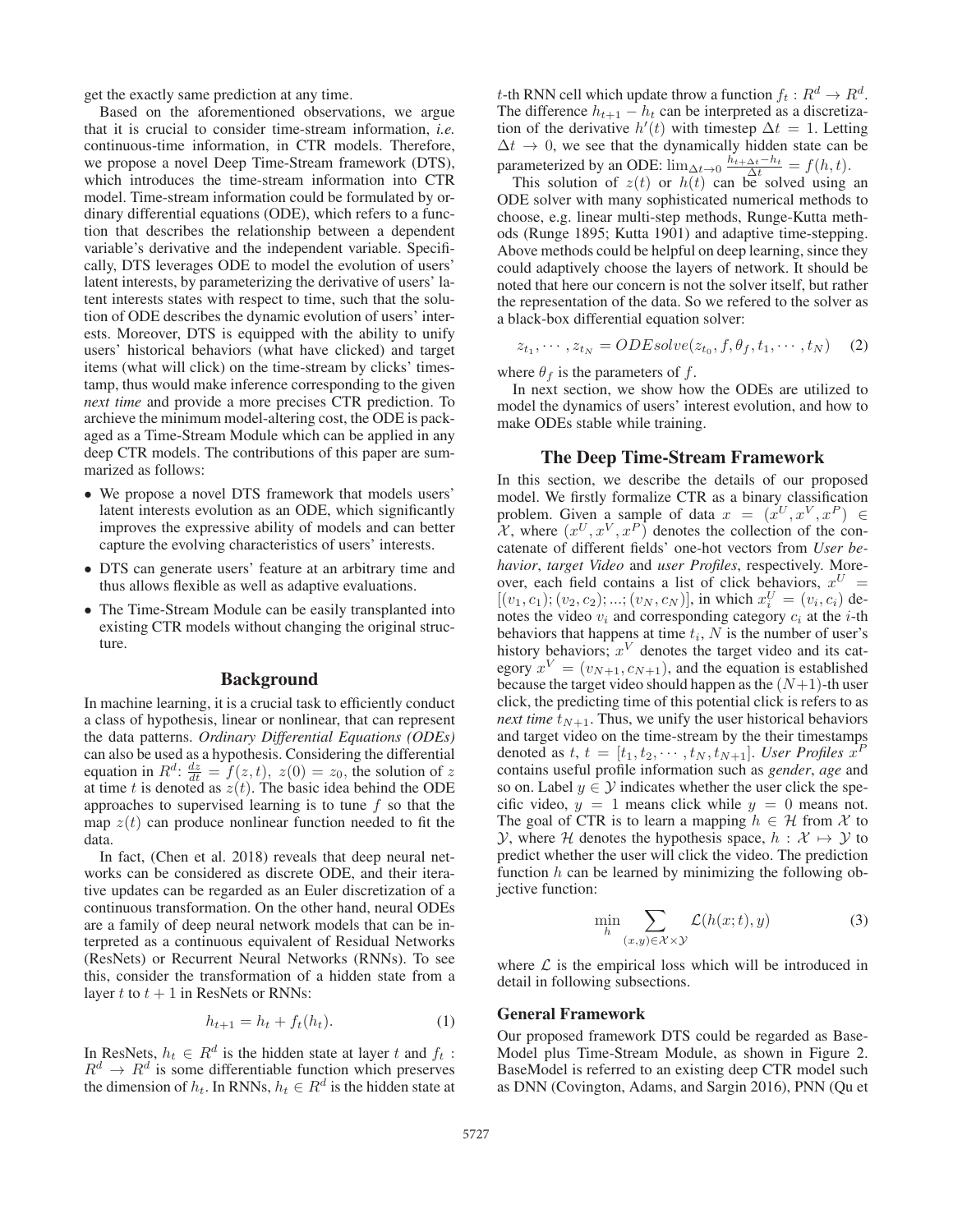

Figure 2: DTS = BaseModel + Time-Stream Module. The Time-Stream Module introduces continuous-time information and by a fuse operation the base inputs are enhanced that can be feed into basemodel to get a more precise result.

al. 2016) and DIN (Zhou et al. 2018b). Aside from the basemodel, Time-Stream Module collects the timestamps of all the events, including a user's historical click time in the past and the user's potential click time in the predicting moment. Note that the latter part are ignored in existing CTR models. Moreover, Time-Stream Module tracks the latent interest evolution by an ODE to calculate an enhanced input which introduces the continuous-time information while preserves the dimensions of base inputs. Thus, any deep CTR model can be used as the BaseModel in our DTS framework without changes made. Compared with the BaseModel that output an click probability on the event of user click item, DTS can improve the output by predicting the click probability on the event of user click item at given time.

In the following subsections, we would explain the structure of BaseModel, and introduce the Time-Stream Module that are used for capturing interests and then modeling interest evolution.

#### BaseModel

Most deep CTR models are built on the basic structure of Embedding-Pooling-MLP. The basic structure is composed of several parts:

- Embedding Embedding layer is the common operation that transforms the sparse feature into low-dimensional dense feature.  $x^U$ ,  $x^V$  and  $x^P$  are embedded as  $(e_1, ..., e_N)$ ,  $e_{N+1}$  and  $e^P$ , respectively. In the field of *I Iser Profiles* the sparse features embedded as  $e^U$ *User Profiles*, the sparse features embedded as  $e^U$
- Pooling The embedding vectors are fed into pooling operation.  $e^U = Pooling(e_1, ..., e_N)$  where  $e^U$  refers to as user vector. The pooling can be sum pooling, average pooling, or specially designed attentive pooling(Zhou et al. 2018b).
- Multilayer Perceptron (MLP) All these pooled vectors from different categories are concatenated. Then, the concatenated vector is fed into a following MLP for final prediction.

Target Loss A widely used loss function in deep CTR models is negative log-likelihood function, which uses the label of target item to supervise overall prediction:

$$
\mathcal{L}_{target} = -\frac{1}{N} \sum_{i=1}^{N} (y_i \log p(x_i) + (1 - y_i) \log(1 - p(x_i)))
$$
\n(4)

where  $x_i = (x_i^U, x_i^V, x_i^P) \in \mathcal{D}, \mathcal{D}$  is the training set of<br>re  $N, u_i \in \{0, 1\}$  represents whether user clicks target size N.  $y_i \in \{0,1\}$  represents whether user clicks target item.  $p(x)$  is the output of network, which is the predicted probability that the user clicks target item.

#### Time-Stream Module

Users' interests are dynamic over time rather than static. BaseModel obtains a representation vector of user interest by a pooling operation over the clicked item feature but ignores the time information. The absence of dynamic pattern restricts the power of user behavior feature, which plays a key role in modeling user interests since the user clicked items are the expression of a user's interest at the corresponding time. For BaseModel, the lack of ability for modeling continuous pattern leads to the inaccuracy to model the dynamic user interest.

Is there an elegant way to represent a user's real-time interests and model the dynamic interest evolution pattern? The nature of continuous-time evolving inspires us to design a novel method named Time-Stream Framework that leveraging ODE to model the dynamic interest trace. ODE have been applied to a wide variety of fields such as physics, biology, chemistry, engineering and economics and if the ODE can be solved, given an initial point it is possible to determine all its future positions, a collection of points known as a trajectory or orbit. In this paper we novelly using ODEs as hypothesis class that the trajectory denotes a latent interest evolution trace. As mentioned in Eq 1, ODE can be a general form of RNNs and RNNs can be thought of as a discretization of the continuous ODE. There are several advantages with continuous ODE approach such as the flexible evaluations, which corresponds to choosing the RNN lengths adaptively. Moreover, we can also use advanced numerical methods for training, such as the multi-grid method or the parallel shooting method. Figure 3 illustrates the architecture of the Time-Stream Module.

In details, to represent the interest evolution by a latent trajectory of ODE, a differentiable function  $f$  is used,  $\frac{dz(t)}{dt} = f(z(t), t; \theta_f)$  denotes the interest evolution rate,<br>where  $\theta_s$  is the narameters of f. Thus, given a initial state where  $\theta_f$  is the parameters of f. Thus, given a initial state  $z_{t_0}$  the trajectory of ODE can be solved using a solver mentioned in Equation 2:

$$
z_{t_1}, \cdots, z_{t_N}, z_{t_{N+1}}
$$
  
=  $ODEsolve(z_{t_0}, f, \theta_f, t_1, \cdots, t_N, t_{N+1}),$  (5)

in which, where  $z_{t_1}, \dots, z_{t_N}, z_{t_{N+1}}$  is the solution of ODE which describes the latent state of dynamics  $f$  at each observation time  $t_1, \dots, t_N, t_{N+1}$ . Since similar people are more likely to have similar interest evolution pattern, we construct a mapping g that transforms the user profile embedding  $e^P$ to the latent time-stream space to obtain the initial value:  $z_{t_0} = g(e^P; \theta_q)$ , the mapping g is a linear transformations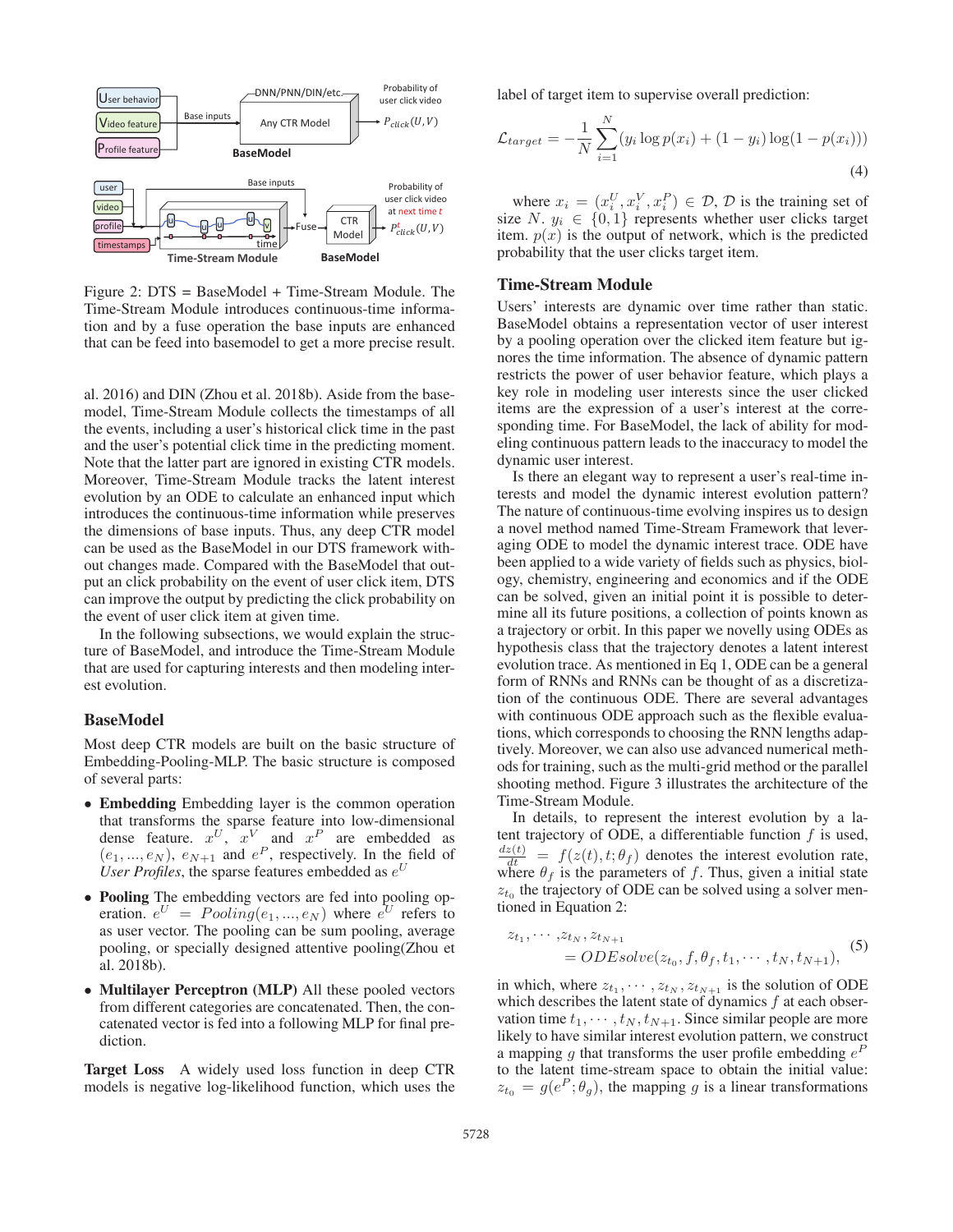

Figure 3: The structure of Time-Sream Module. DTS keeps the basic framework of BaseModel thus inheriting their proven performance. Moreover, DTS extends Time-Sream module that the latent time state  $z_t$  is modeled as an ODE. Decoder  $\phi$ mapping  $z_t$  to embedded space fused with embedding to enhance the quality of embedding. Guide loss is designed to help the hidden state converge

with parameter  $\theta_q$  and serves as an encoder from profile embedding space to the latent time-stream space.

On the other hand,  $\phi$  is the decoder that transform latent time-stream feature  $z_{t_i}$  to the video embedding-spaned space.  $\phi(z_t; \theta_{\phi})$  is the adjustment or supplementary of behavior feature which carries additional behavioral evolving patterns. For the adjustment of user behavior feature, we have:  $\tilde{e}_i = e_i + \phi(z_{t_i}; \theta_{\phi})$ , where  $i = 1, 2, ..., N$ . The fuse operation can be set as other operation such as concatenation, but in this work the add operation are used which keeps the adjustment and original feature equally contribute. For the target video feature, we have  $\tilde{e}^V = e_{N+1} + \phi(z_{t_{N+1}}; \theta_{\phi})$ .

The enriched behavior feature  $\tilde{e}^U = (\tilde{e}_1, \tilde{e}_2, ..., \tilde{e}_N)$ ,<br>leo vector  $\tilde{e}^V$  and profile feature  $e^P$  was then send into video vector  $\tilde{e}^V$  and profile feature  $e^P$  was then send into the rest part of Base CTR model.

Using ODEs as a generative model allows us to make predictions for arbitrary time, whether in the past or in the future since the on timeline are continuous. The output of ODE can be computed by a black-box differential equation solver, which evaluates the hidden unit dynamics wherever necessary to determine the solution with the desired accuracy.

**The choice of function**  $f$  The latent function  $f$  needs to be specified and different types of functions can be used to meet different requirements. Next, we will introduce several approaches that leverage different type of ODE function  $f$ 

to model the process of interest evolution.

• Simple form. This is the simplest form of function  $f$  under the assumption that  $f$  is the function of independent variable t:

$$
f(z,t) = \frac{dz}{dt} = A(t), \ z(t) = \int_{t_0}^t A(\lambda)d\lambda + C, \quad (6)
$$

where  $A$  is a control function, and  $C$  is a constant that can be solved given a initial state. This type of problem may have an analytical solution that by computing  $z(t)$  directly. If so, there is no extra cost needed to solve the ODE numerically. A special case is linear differential equation with constant coefficients  $f(z, t) = A(t) = \alpha$ which means the latent state discount at rate  $\alpha$ . Thus  $z_{t_i} = \alpha(t_i - t_0) + z_{t_0}$  holds for all t. The insight is that the monotonous trajectory of  $f$  mimic the characteristic of user interest: is mainly influenced by recent interests, so one should reduce the impact of early interest and increase the impact of the user's recent behavior. This special case is extremely simple but achieves surprising performance shown in experiment.

• Complex form. The aforementioned simple form of  $f$ cannot express user's diverse time-series pattern. To overcome this limitation, another choice is to parameterize the derivative of the dynamics  $f$  using a neural network which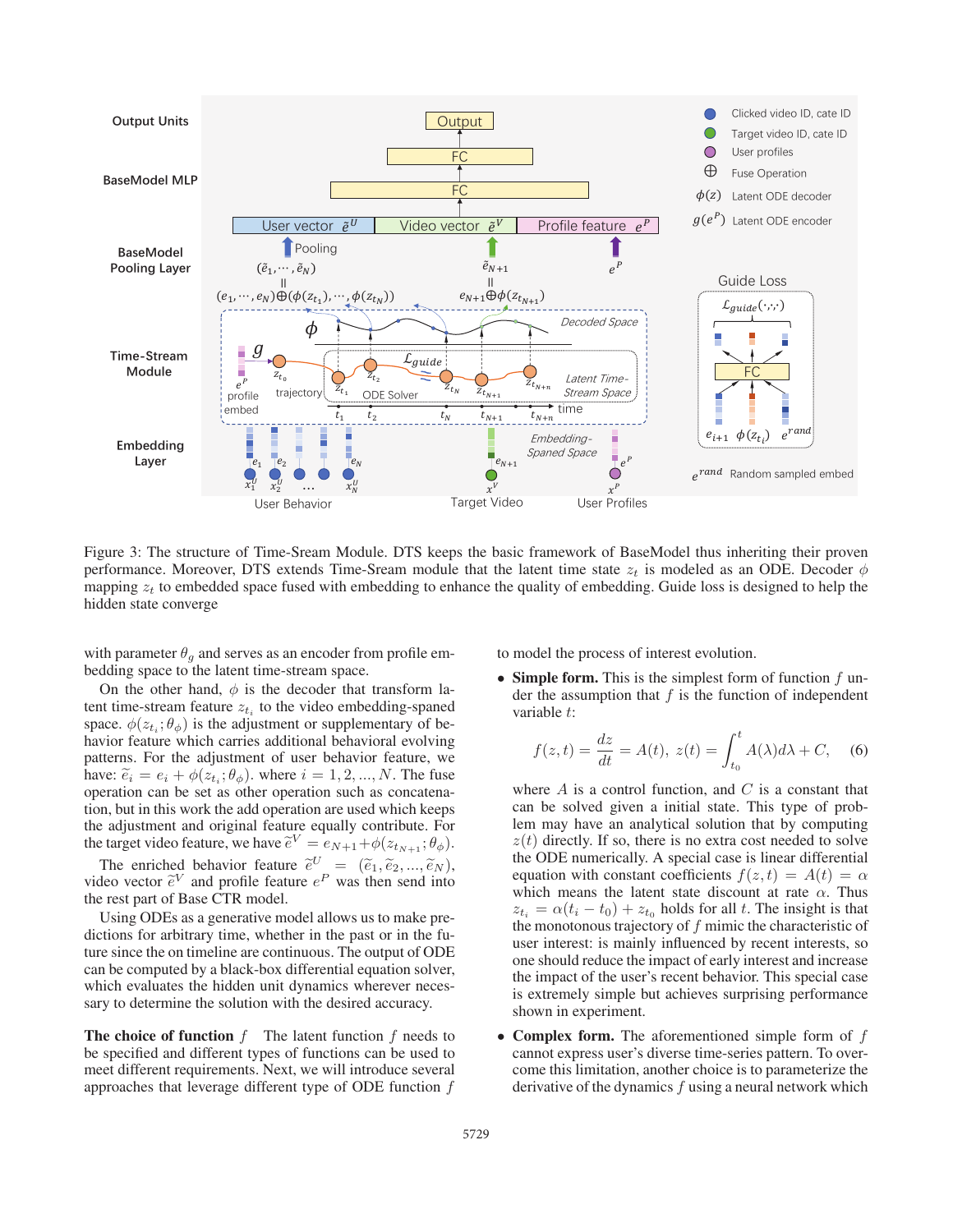improves the expressive ability of model greatly. In this paper, a two layer neural network with sigmoid activation unit is used:  $f(z) = \sigma(w_2 \cdot \sigma(w_1 \cdot z + b_1) + b_2),$ 

where  $w_1, w_2, b_1, b_2$  are the linear parameters and  $\sigma(.)$  is the activate unit. It is hard to obtain an analytical solution in this form of f. The solution on  $z_{t_1}, \dots, z_{t_N}, z_{t_{N+1}}$  is computed using a numerical ODE solver mentioned in the Background.

Guide Loss The aforementioned functions can be solved on a single call to ODE toolbox and modern ODE solvers provide guarantees on the growth of approximation error. However, we have several concerns: 1) When the form of function becoming complicated, the behavior of ODE may encounter situations of explodes, converges to stationary states or exhibits chaotic behavior. This may explain some of the difficulties, e.g., the vanishing and explosion of gradients encountered in the training of deep neural networks. 2) On the other hand, since the click behavior of target item is triggered by users' interest evolution, the label only indicates the last of click behavior  $z_{t_{N+1}}$ , while history state  $z_t$ can not obtain proper supervision.

To alleviate these problems, we propose *guide loss*, which uses behavior embedding  $e_i$  to supervise the learning of latent functions. To do this, inspired by the loss of Word2Vec (Mikolov et al. 2013), we build a small network that push the decoded hidden state  $\phi(z_t)$  more close to the next behavior  $e_{i+1}$  than a random negative sampled instance  $e^{rand}$ . Guide loss can be formulated as:

$$
\mathcal{L}_{guide}(p, v, n) = -\frac{1}{N} \sum_{i} (v_i \cdot p_i + v_i \cdot n_i - \log(\frac{v_i \cdot p_i}{v_i \cdot n_i})),
$$
  

$$
p_i = FC(e_{i+1}), v_i = FC(\phi(z_{t_i})), n_i = FC(e^{rand}).
$$

where  $FC(x)$  is a fully connected layer with PRelu as activation. The overall loss in our model is:

$$
\mathcal{L} = \mathcal{L}_{target} + \lambda \mathcal{L}_{guide} \tag{7}
$$

where  $\mathcal L$  is the overall loss function,  $\mathcal L_{target}$  is introduced in Eqution 4 and  $\lambda$  is the hyper-parameter which balances the interest representation and CTR prediction.

Overall, the introduction of guide loss has several advantages: 1) from the aspect of interest learning, the introduction of guide loss helps each hidden state of ODE represent interest expressively. 2) As for the optimization of ODE, guide loss reduces the difficulty of backpropagation when ODE models long history behavior sequence. 3) Guide loss gives more semantic information for the learning of the embedding layer, which leads to a better embedding matrix.

Training and inference At the training phase, our model is equipped with the ability to reload the parameters of the BaseModel. Then all the weights are finetuned to get a quick convergence. We would achieve a *safe-start* by initializing the parameters of  $f$  and initial value to zeros, such that the trajectory of ODE is a constant of zero. Thus, at the start of training, the overall model stay the same as the original CTR base model.

At the inference phase, we could predict the user interest evolution at the arbitrary recommendation time  $t_{N+1}$ , since

we leverage ODE solver to integrate the function  $f$  at next time  $t_{N+1}$ . In industrial, DTS would be efficient: When predicting multiple CTR at  $t_{N+1}$ ,  $t_{N+2}$  and  $t_{N+n}$ , there is no need to compute the hidden trajectory from scratch. It is easy to integrate the function f from  $t_N$  to  $t_{N+n}$  that is cheap for computation.

## Experiments

To evaluate the effectiveness of the Deep Time-Stream framework, we conduct experiments on public datasets and industrial dataset. In these experiments, the proposed Time-Stream Module is applied on multiple BaseModels. Note that DTS is a framwork that inheriting the base CTR model then extending the time-stream module. Therefore the effectiveness of DTS should be reflected in the improvement compared with BaseModel. The comparison metrics will be introduced below.

#### Datasets and Experimental Settings

We use both public and industrial datasets to verify the effect of the Time-Stream Module.

Public Dataset Amazon Dataset contains product reviews and metadata from Amazon, which is used as benchmark dataset in many works (He and McAuley 2016; McAuley et al. 2015). We conduct experiments on a subset named *Electronic*, which contains 192,403 users, 63,001 goods, 801 categories and 1,689,188 samples. For *User Behavior*, features include user-reviewed goods id list, category id list, and corresponding timestamp list. For *Target Item*, features include target goods id, category id and the next time that denote when this click prediction is made. Dataset collects user behaviors that happens at time  $t_1, t_2, \dots, t_N$ , where N is the number of users history behaviors. DTS can naturally handle different N, which corresponds to choosing the RNN lengths adaptively. Since some baselines contain RNN, for all dataset, the max N is set as 100 to keep the comparison fair. The task is to predict the  $(k + 1)$ -th reviewed goods by making use of the first  $k$  reviewed goods. Training dataset is generated with  $k = 1, 2, \cdots, N-2$  for each user. In the test set, we predict the  $N$ -th good given the first  $N-1$  reviewed goods.

Industrial Dataset The industrial dataset is constructed by user playlog and profile information from a video platform. Similar to the public dataset, we collect features including video id, cate id, user-watched video id list and cate id list. Overall, 1.7 billion samples has been collect including 1.4 million users, 6.3 million videos, 278604 categories. For *Profile features*, user profiles such as gender, age, activity score are used. Training dataset is generated with  $k = 1, 2, \dots, N - 2$  for each user. In the test set, we predict the N-th video given the first  $N - 1$  watched videos.

Compared Methods We set BaseModels as some mainstream CTR prediction methods to evaluate the effectiveness of the Time-Stream framework. The BaseModels are used as: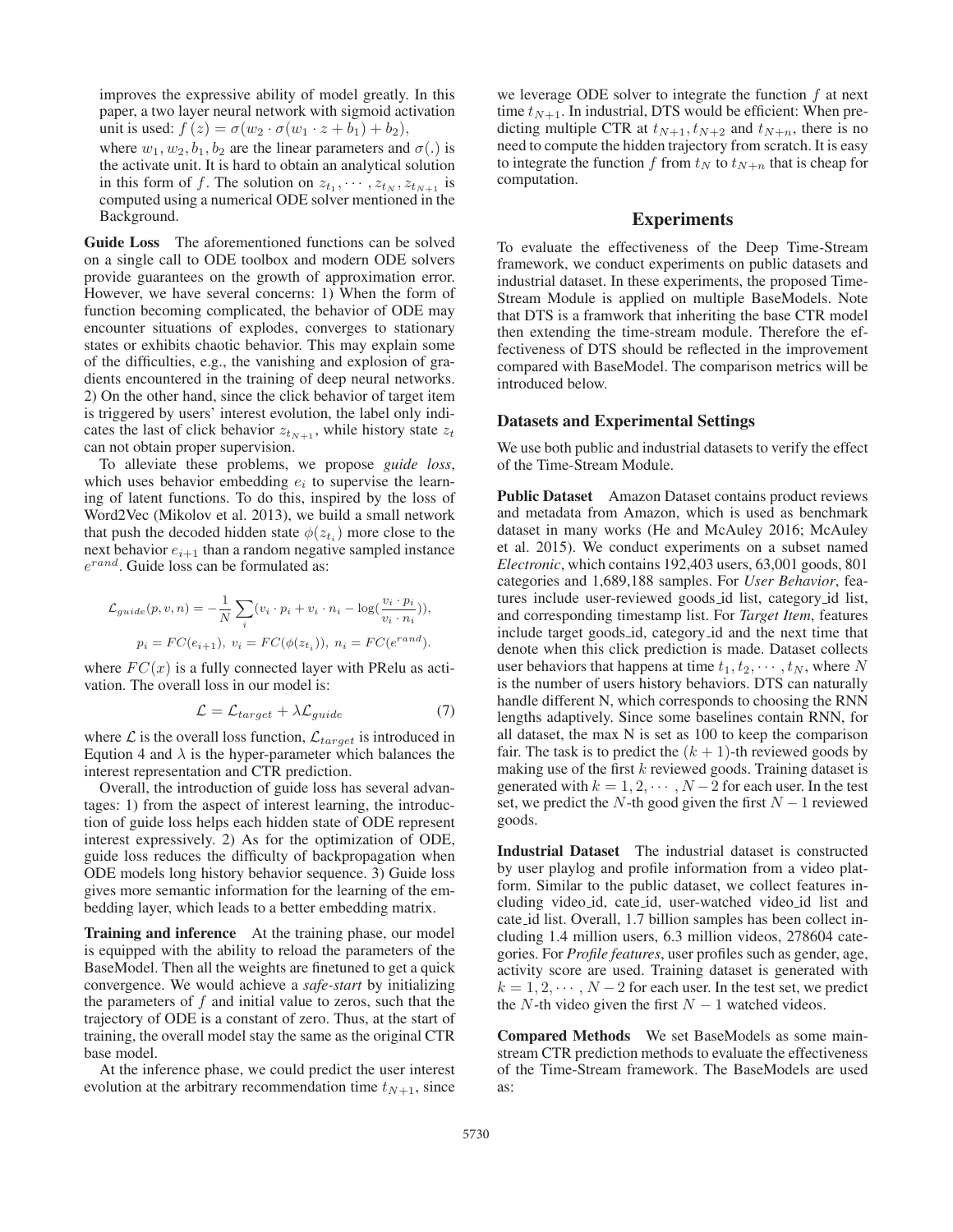- **DNN** (Covington, Adams, and Sargin 2016) DNN takes the setting of Embedding&Pooling&MLP and sum pooling operation was used to integrate behavior embeddings.
- Wide&Deep (Cheng et al. 2016) Wide&Deep consists of two parts: its deep model is the same as DNN, and its wide model is a linear model.
- PNN (Qu et al. 2016) PNN uses a product layer to capture interactive patterns between interfield categories.
- DIN (Zhou et al. 2018b) DIN uses the mechanism of attention to activate related user behaviors, which can be regarded as an attentive Pooling.
- DIEN (Zhou et al. 2019) DIEN uses GRU with attentional update gate to model the user interest pattern.

Metrics In CTR prediction field, AUC is a widely used metric (Fawcett 2006). It measures the items of order by ranking all these with predicted CTR, including intra-user and inter-user orders. A variation of user weighted AUC is introduced in (Zhu et al. 2017; He and McAuley 2016) which measures the items of intra-user order by averaging AUC over users and is shown to be more relevant to online performance on CTR prediction. We adopt this metric in our experiments. For simplicity, we still refer to it as AUC. Although there are other metrics are widely used in recommender system such as MRR@k or Recall@k, but CTR task with AUC metrics is our prior concern, i.e.,  $k = 1$ . Since in industrial video recommendation, there are some key positions that requires high CTR, for example, the first recommended video take over most of the user attention and straight directly impact user retention. The metric is calculated as follows:

$$
AUC = \frac{\sum_{i=1}^{n} \#impression_i \times AUC_i}{\sum_{i=1}^{n} \#impression_i}
$$

where *n* is the number of users,  $\#impression_i$  and  $AUC_i$ are the number of impressions and AUC corresponding to the *i*-th user. Besides,  $RelaImpr$  metric is used to measure relative improvement over models, and RelaImpr is defined as below:

$$
RelaImpr = (\frac{AUC (measured \ model)}{AUC (base \ model)} - 1) \times 100\%
$$

Experiment Settings The embedding size of video and category are both 18, which then been concated as an embedding of 36. The dimension of user profile embedding is 36. Mapping  $g$  is a linear transformation with transparent matrix of size  $36 \times 36$ , and mapping  $\phi$  is a two fully connect layers with size 72 and 36. The dimension of FC in guide loss is set to 18.  $\lambda$  is set to 0.5. The Runge-Kutta methods is used as ODE solver. We follow the setting of BaseModels as their suggest. We train DTS on a GTX 1080ti for 5 epochs, with batch size set to 128.

#### Results on Public Dataset

Remind that *Deep Time-Stream framwork = BaseModel + Time-Stream Module*. Thus, the effectiveness of the improvement brought by the Time-Stream Module should be verified.

Table 1: Model Comparison with AUC on Amazon Dataset.

| <b>BaseModel</b> | <b>DTS</b> | RelaImpr |
|------------------|------------|----------|
| 0.7686           | 0.7789     | 1.34%    |
| 0.7799           | 0.8304     | 6.48%    |
| 0.7735           | 0.8390     | 8.47%    |
| 0.7880           | 0.8508     | 7.97%    |
| 0.8453           | 0.8981     | 6.25%    |
|                  |            |          |

As shown in Table 1, there exists some facts that: (1) our proposed DTS clearly outperforms all the raw model on five BaseModel, which confirms the capacity of our model in learning impact of time. (2) for the BaseModels, PNN could capture interactive patterns between inter-field categories, which beats DNN and Wide&Deep. However, above three BaseModels use average pooling to compress user features into a fixed-length vector, which brings a difficulty to capture user's diverse interests effectively from rich historical behaviors. Moreover, DTS could generate the better representation of user behaviors by considering time-stream information, and achieves improvements up to 8.47%, which beats the performance of raw DIN. (3) DIN with Time-Stream Module outperforms DIEN. DIN leverages attention mechanism and improves the expressive ability of the model greatly. The follow-up work DIEN based on DIN further tries to capture the interest evolving process. Compared with DIEN, DIN with Time-Stream Module considers continuous time-stream information, and it could help CTR model to learn more powerful user representation compared with previous works.

## Results on Industrial Dataset

We further conduct experiments on the dataset of the real short video platform. In practice, the max length of history behaviors is set as 100.

Table 2: Model Comparison with AUC on Industrial Dataset.

|             | <b>BaseModel</b> | <b>DTS</b> | RelaImpr |
|-------------|------------------|------------|----------|
| <b>DNN</b>  | 0.6385           | 0.6628     | 3.81%    |
| <b>PNN</b>  | 0.6601           | 0.6763     | 2.45%    |
| Wide&Deep   | 0.6478           | 0.7010     | 8.21%    |
| DIN         | 0.7008           | 0.7268     | 3.72%    |
| <b>DIEN</b> | 0.7023           | 0.7412     | 5.54%    |

As shown in Table 2, our Time-Stream framework could improve all of the BasedModels. The BaseModels of DNN, PNN, and Wide&Deep are widely used in industry and build on large scale distributed system, and the change of model would make a great effort. Our DTS could easily apply on these model with no changes made to the original architecture, and it brings at least 3% improvement. It suggests that our DTS has great value of practical application. Similar to Amazon Dataset, DIN with Time-Stream Module outperforms raw DIEN, which confirms the capacity of our model.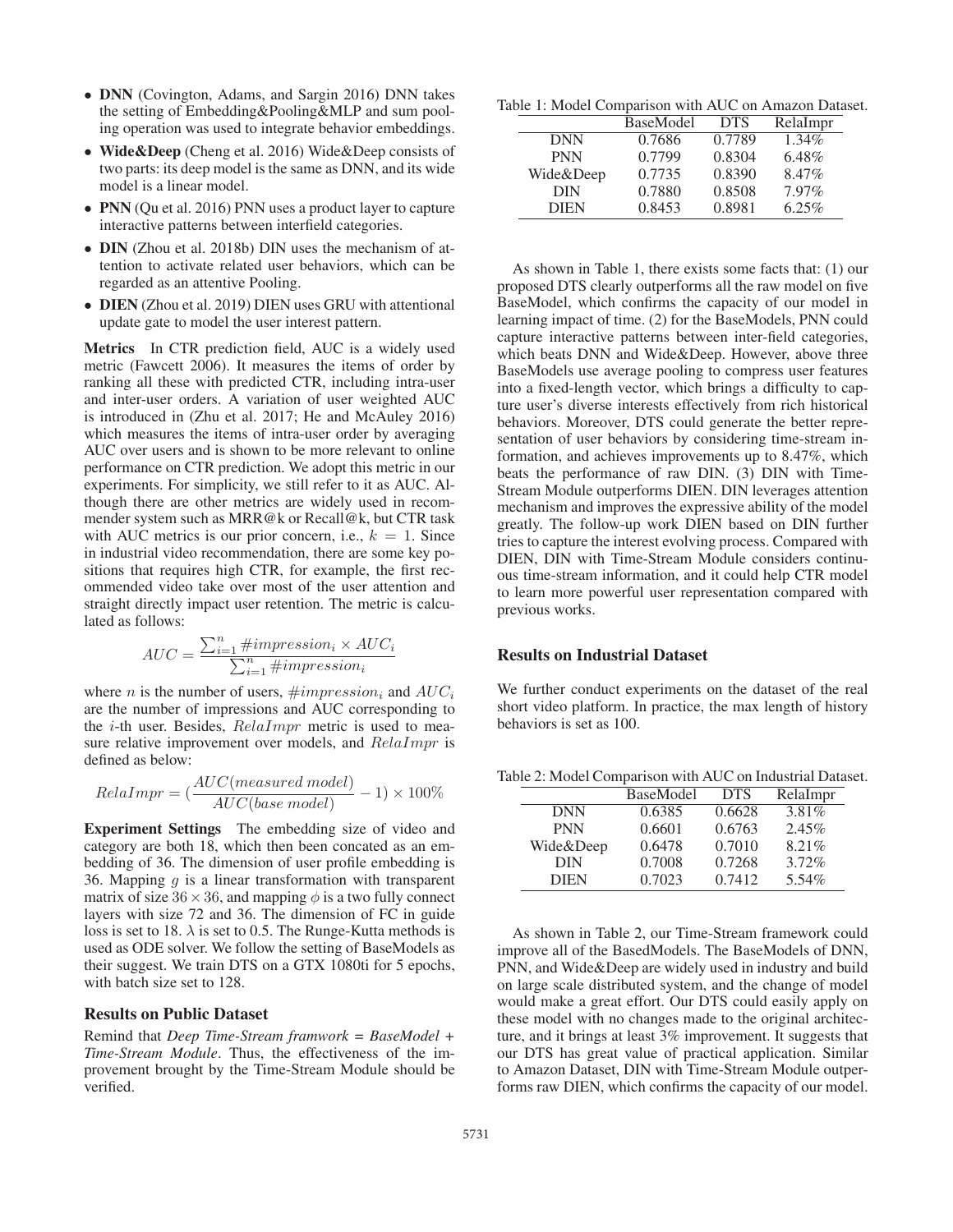Table 3: Ablation studies with AUC on the industrial dataset. "w" is the short for "with" and "w/o" is the short for "without".

|             | <b>BaseModel</b> | w/o adaptive step (RNN) | w simple form | w/o guide loss | DTS.   |
|-------------|------------------|-------------------------|---------------|----------------|--------|
| <b>DNN</b>  | 0.6385           | 0.6532                  | 0.6389        | 0.6441         | 0.6628 |
| <b>PNN</b>  | 0.6601           | 0.6703                  | 0.6721        | 0.7095         | 0.6763 |
| Wide&Deep   | 0.6478           | 0.6948                  | 0.6802        | 0.7007         | 0.701  |
| DIN         | 0.7008           | 0.7002                  | 0.7012        | 0.7096         | 0.7268 |
| <b>DIEN</b> | 0.7023           | 0.7021                  | 0.7045        | 0.7116         | 0.7412 |

### Model analysis

In this subsection, we will show the effect of adaptive step, function form and guide loss, respectively.

Effect of adaptive step To verify whether adaptive step helps to construct better representation, we conduct ablation study on fixing the step of hidden dynamics to demonstrate the effectiveness of adaptive step. From Table 3, without adaptive step would perform worse than origin. The DTS with fixed step is equivalent with RNNs, when  $\Delta t_i \equiv$  $t_{i+1} - t_i$ ,  $i = 1, 2, ..., N$  are all constants. The time interval are not considered by RNN. Thus, compared with fixed step, adaptive step could evaluate the step of f whenever neccessary. Besides, it could handle incorporate data which arrives at arbitrary time. Hence, our DTS could learn more accuracy users' interests, such that achieving better performance.

Effect of function form When we use simple form of function  $f$  discussed in General Framework, the performance is better than BaseModel as shown in Table 3. However, the improvement is still limited compares with the complex form that has more powerful expression.

Effect of guide loss Moreover, we further explore the effect of guide loss. It uses non-click items as negative instances for enhancing discrimination. As shown in Table 3, guide loss brings great improvements most of all BaseModels, which reflects the importance of supervision information when learning the representation of latent user interest.

# Related Work

By virtue of the strong ability of deep learning on feature presentation and combination recent CTR models transform from traditional linear or nonlinear models(Friedman 2001; Rendle 2010) to deep models. Most deep models follow the basic paradigm of Embedding, Pooling and Multi-layer Perceptron (MLP) (Covington, Adams, and Sargin 2016). Based on this paradigm, many models pay attention to the interaction between features: Wide&Deep (Cheng et al. 2016) combines low-order and high-order features to improve the power of expression; PNN (Qu et al. 2016) proposes a product layer to capture interactive patterns between interfiled categories. DIN (Zhou et al. 2018b) introduces the mechanism of attention to activate the user historical behaviors w.r.t. given target item locally, and captures the diversity characteristic of user interests successfully.

Beyond that, several methods (Wu et al. 2017; Hidasi et al. 2015; Yuan et al. 2019) are proposed for capturing dynamic information, since user behaviors are usually dynamic

instead isolated. The dynamic information also could be regarded as a kind of context information in recommendation system, which is distinguishable from features describing the underlying activity undertaken by the user within the context (Dourish 2004). Moreover, the sequential models usually get the better performance on capturing dynamic information. These works regard user-item interactions as a sequence and try to represent sequential user behaviors. (Yu et al. 2016) uses the structure of the recurrent neural network (RNN) to investigate the dynamic representation of each user and the global sequential behaviors of item purchase history. Some methods use RNNs to capture dynamic information in recommendation system, e.g. RRN (Wu et al. 2017), GRU4REC (Hidasi et al. 2015), NextItNet (Yuan et al. 2019). (Zhou et al. 2018a) uses an attention-based sequential framework to model heterogeneous behaviors. DIEN (Zhou et al. 2019) leverages GRU and designs an attentional update gate (AUGRU) to model the dependency between behaviors . Although improving the performance compared to non-sequential approaches, these RNN based methods still are no enough to represent the user interest evolution without considering time-stream information.

Recent years, some studies (Chen et al. 2018; Weinan, Han, and Li 2019) go further to explore the possibility of producing nonlinear functions using continuous ODEs, pushing the discrete approach to an infinitesimal limit. They introduce the numerical differential equations to the design of deep neural network. (Weinan, Han, and Li 2019) shows many effective networks, such as ResNet, PolyNet, FractalNet and RevNet, can be interpreted as different numerical discretizations of differential equations. Compared with deep neural networks, there are several advantages with a continuous approach, including to flexible choose the number of evaluations on recurrent networks, well-studied and computationally-cheap numerical ODE solvers. However, to the best of our knowledge, there not exists previous works that leveraging ODEs to represent user interest evolution on CTR model.

## **Conclusions**

In this paper we propose a novel Time-Stream framework, that adaptively mines the users' continuously evolving interests from rich historical behavior, by leveraging neural ODE that parameterizes the derivative of the hidden state using a neural network. Unlike recurrent neural networks, which require discretizing observation and emission intervals, continuously-defined dynamics can naturally incorporate data which arrives at arbitrary time. We also propose guide loss to control the error of ODE solver. Extensive ex